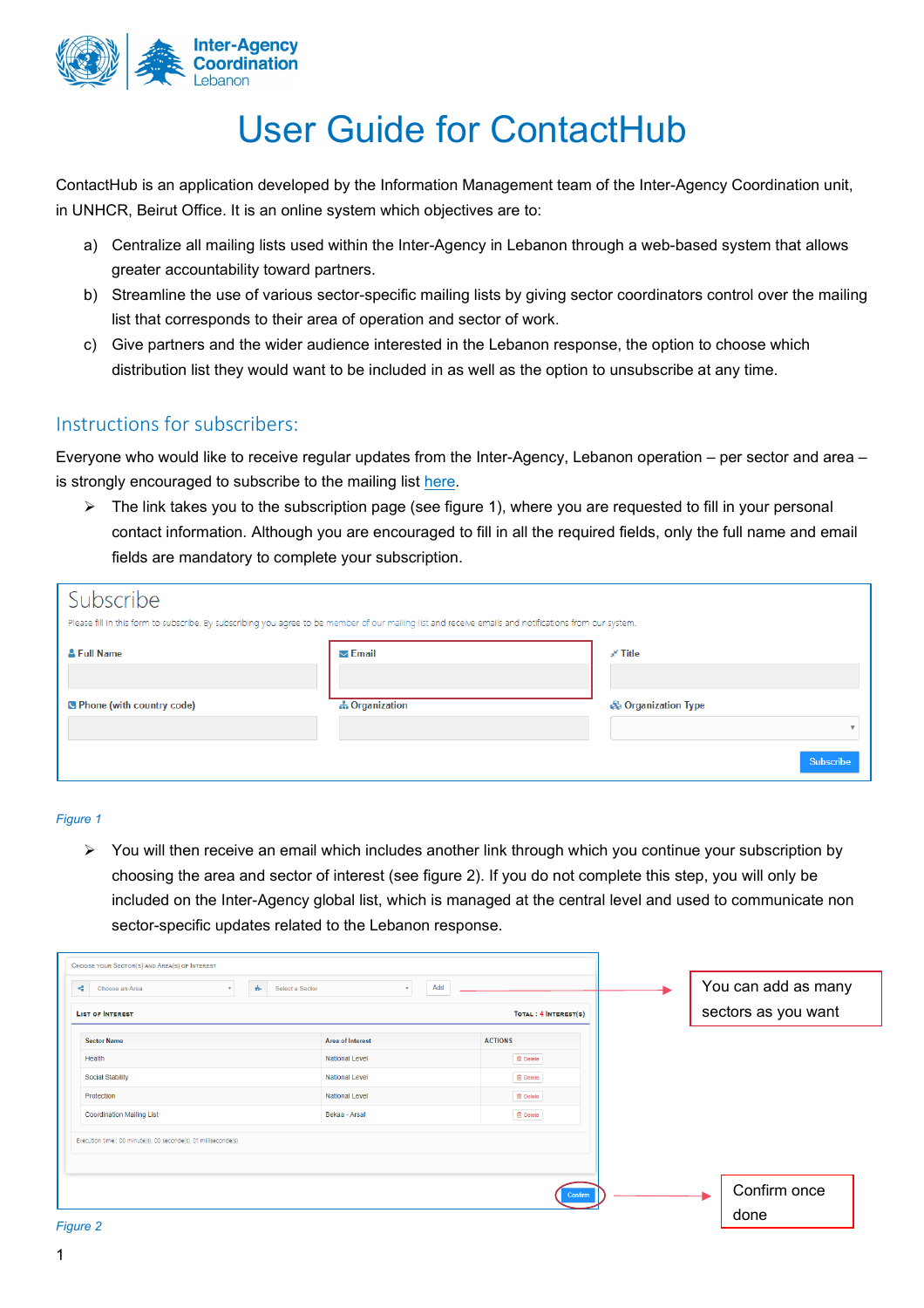

 $\triangleright$  To unsubscribe from the Inter-Agency mailing list, click [here.](http://ialebanon.unhcr.org/contacthub/Unsubscribe.aspx)

## Instructions for ContactHub users i.e individuals who manage mailing lists on the system:

- ▶ If you do not have access to ContactHub, please reach out to Raffi at [kouzoudj@unhcr.org](mailto:kouzoudj@unhcr.org) who will give you your log in details. Please note that sector coordinators and area focal points are only given access to the relevant mailing lists.
- ▶ Click [here](http://ialebanon.unhcr.org/contacthub/Login.aspx) to log in (see figure 3), you will be redirected to the welcome page, where you will see the mailing lists that you manage (see figure 4).





## *Figure 3*

| Column visibility | Excel<br>Deselect all         |                             |                       |                               |                | Search:                      |                                    |                       |
|-------------------|-------------------------------|-----------------------------|-----------------------|-------------------------------|----------------|------------------------------|------------------------------------|-----------------------|
| ID<br>lä.         | <b>Sector Name</b>            | If Geographical Level<br>It | <b>Total Contacts</b> | It Notifications<br><b>LT</b> | Actions        |                              | <b>JT</b>                          | Click on View to see  |
| 42                | <b>Basic Assistance</b>       | National Level              | 623                   | False                         | ⊕ View         | <sup>2</sup> Copy<br>$+$ Add | <b>A</b> Alert                     | the mailing list that |
| 43                | Child Protection              | National Level              | 675                   | False                         | ⊕ View         | <b>CO</b> Copy<br>$+$ Add    | A Alert                            |                       |
| 44                | Education                     | National Level              | 668                   | False                         | ⊕ View         | <b>CODY</b><br>$+$ Add       | <b>A</b> Alert                     | you need              |
| 45                | Energy                        | National Level              | 171                   | False                         | $\bullet$ View | <b>CO Copy</b>               | + Add <b>A</b> Alert               |                       |
| 46                | Food Security                 | National Level              | 521                   | False                         | ⊕ View         | <b>CD</b> Copy<br>$+$ Add    | <b>A</b> Alert                     |                       |
| 47                | Health                        | National Level              | 1110                  | False                         | ⊕ View         | <b>C</b> Copy<br>$+$ Add     | <b>A</b> Alert                     |                       |
| 48                | Information Management        | National Level              | 485                   | False                         | <b>⊙</b> View  | <b>CD</b> Copy<br>$+$ Add    | <b>A</b> Alert                     |                       |
| 49                | Livelihood                    | National Level              | 824                   | False                         | ⊕ View         | <b>C</b> D Copy              | + Add Alert                        |                       |
| 50                | Protection                    | National Level              | 762                   | False                         | ⊕ View         | C Copy<br>$+$ Add            | <b>A</b> Alert                     |                       |
| 51                | SGBV                          | National Level              | 249                   | False                         | ⊕ View         | C Copy                       | + Add <b>4</b> Alert               |                       |
|                   | Showing 1 to 10 of 23 entries |                             |                       |                               |                | Previous                     | $2 \quad 3$ Next<br>1 <sup>1</sup> |                       |

#### *Figure 4*

 $\triangleright$  Click on excel (see figure 5), to export the selected mailing list to excel to view all subscribers along with their contact information.